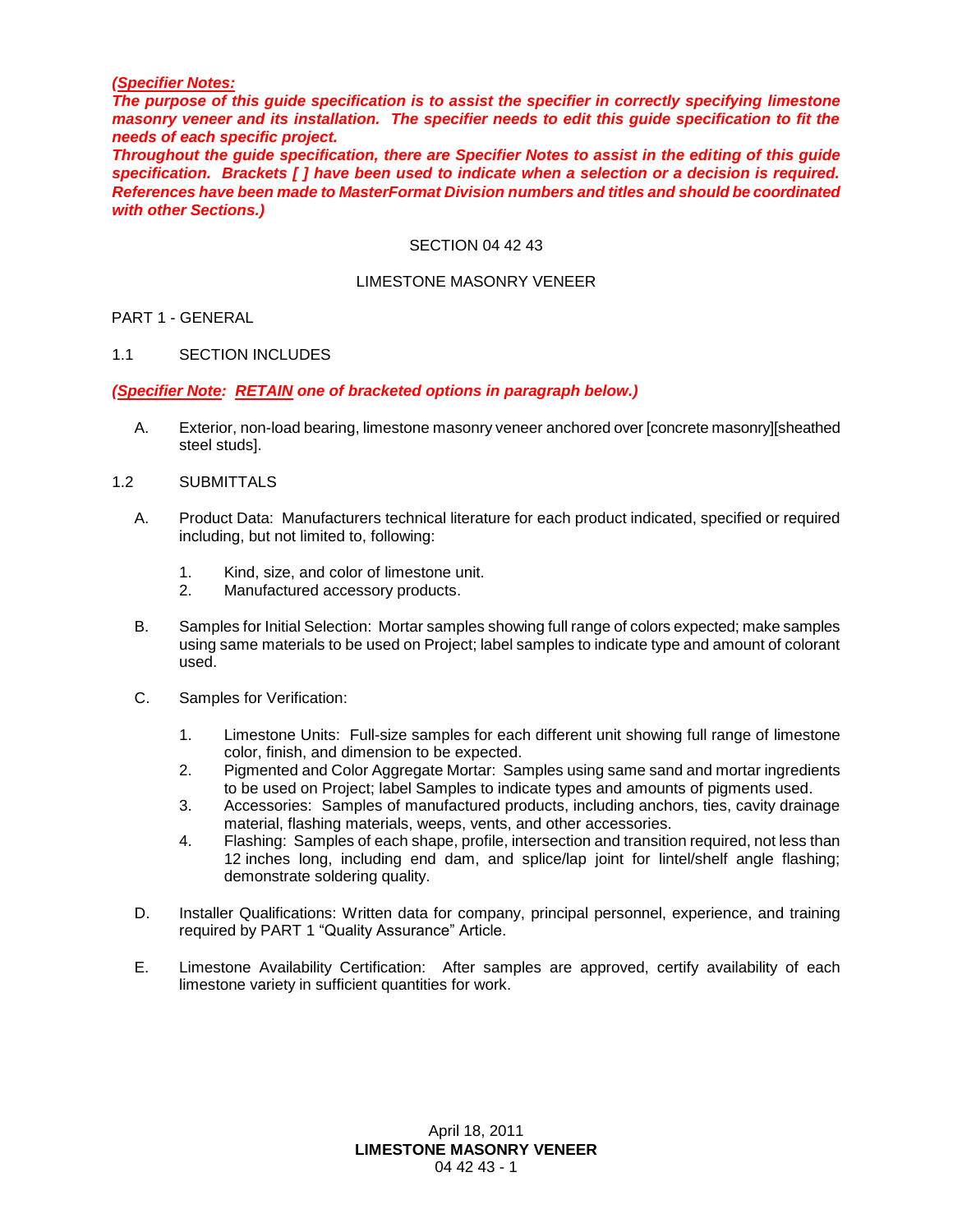# 1.3 QUALITY ASSURANCE

- A. Installer Qualifications:
	- 1. Experience: Company with not less than 5 years experience in performing specified work similar to scope of this Project, and with a record of successful in-service performance, and sufficient production capability, facilities and personnel, to produce required work.
	- 2. Supervision: Installer shall maintain a full time supervisor on job site during times specified work is in progress and who has minimum 10 years experience in installing systems similar to type and scope required for this project.
- B. Sheet Metal Flashing Installer Qualifications: Sheet metal firm experienced with proper fabrication and installation of specified work similar in design, material and extent to scope of this project, and with a record of successful in-service performance and completion of projects for minimum 10 years.
- C. Quality Standards: In addition to specified requirements, comply with TMS 402/ACI 530/ASCE 5 for veneered masonry classification and prescriptive requirements, unless local building code has jurisdiction, whichever is more stringent.
- D. Mockups: Before beginning work of this Section, build as many mockups as required to verify selections made under submittals and to demonstrate aesthetic effects (not for work execution). Use materials and installation methods specified.
	- 1. Build 48 inch square for each type of masonry veneer finish.
	- 2. Locate at locations indicated or, if not indicated, as directed by Architect; facing south.
	- 3. Clean exposed faces.
	- 4. Notify Architect 7 days in advance of dates and times when mockups will be constructed.
	- 5. Protect approved mockups from elements with weather-resistant covering.
	- 6. Maintain during construction in an undisturbed condition as a standard for judging completed work.
	- 7. Approval is for following qualities; approval does not constitute approval of deviations from Contract Documents, unless specifically approved by Architect in writing:
		- a. Color, texture, and blending of limestone units.
		- b. Color and blending of mortar.
		- c. Relationship of mortar and sealant colors to masonry unit colors.
		- d. Tooling of joints.
		- e. Effectiveness of masonry.
		- f. Other aesthetic qualities as determined by Architect.
	- 8. When directed, demolish and remove mockups from site, including foundations.
- E. Pre-Installation Conference:
	- 1. Conduct at Project site.

### *(Specifier Note: EDIT attendees in brackets that are appropriate to project conditions.)*

- 2. Attendees include Owner, Contractor, Architect, limestone masonry veneer installer, [coldformed steel stud framing installer], [sheathing installer], [weather barrier installer], [concrete masonry installer], [cast-in-place concrete installer], Technical Representative of Manufacturer, and Owner's testing agency.
- 3. Review Contract Document requirements.
- 4. Review approved submittals.
- 5. Review installation procedures, including, but not limited to: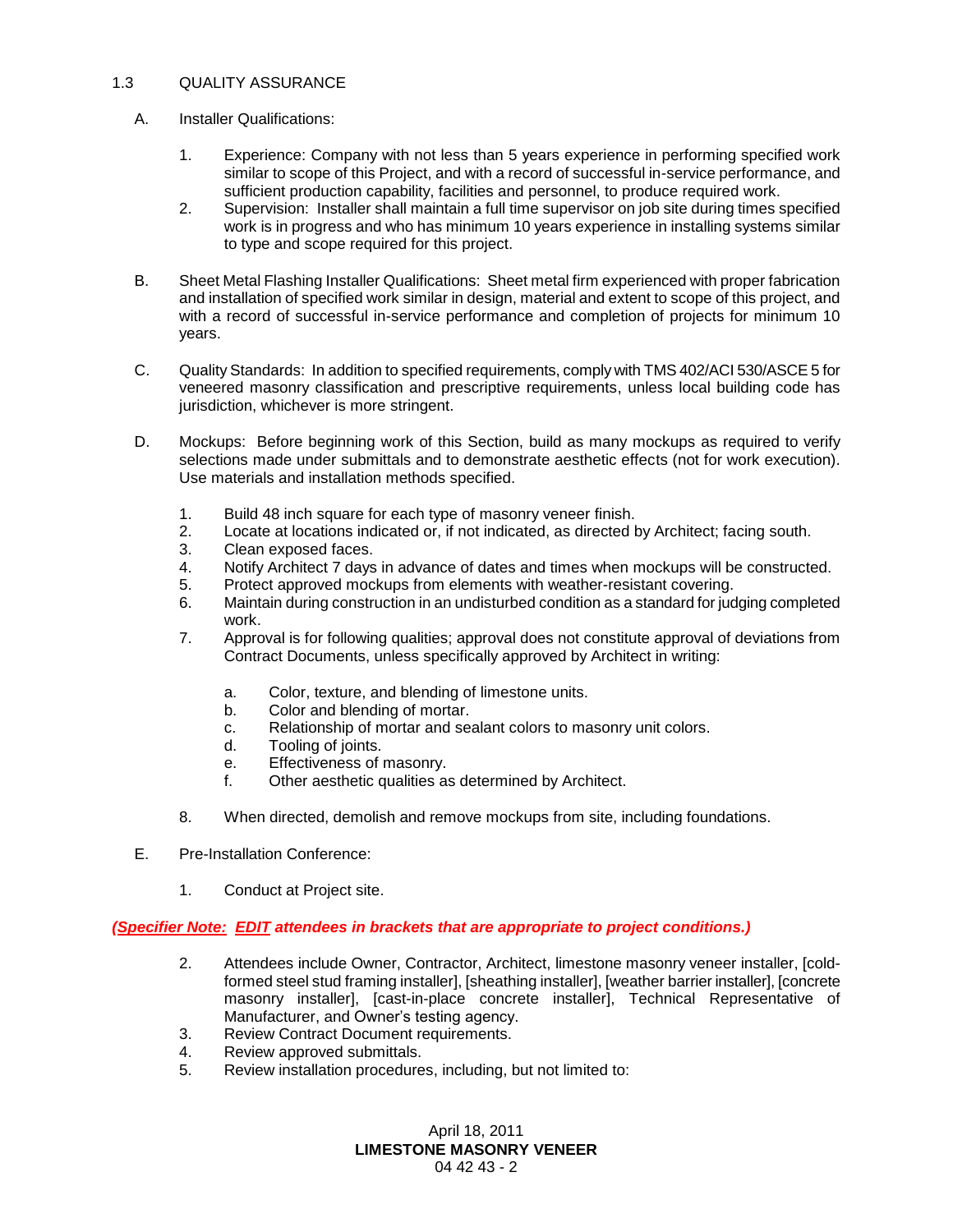- a. Handling, storing and protecting products and materials.
- b. Evaluation of substrates on which masonry will be installed.
- c. Fabrication and placement of flashings.
- d. Preparation and mixing of mortar, including testing.
- e. Laying masonry units.
- f. Anchoring and attaching masonry.
- g. Keeping masonry cavity clean.
- h. Protecting installed masonry, including stain prevention.
- i. Cleaning installed masonry.
- 6. Tour representative areas of required work, discuss and evaluate for compliance with Contract Documents, including substrate conditions, surface preparations, sequence of installation and other preparatory work performed by other installers.
- 7. Review required inspection and testing procedures.
- 8. Review forecasted weather conditions and procedures for coping with unfavorable conditions.
- 9. Record discussions, including decisions and agreements reached, and furnish copy of record to each party attending.
- 1.4 DELIVERY, STORAGE, AND HANDLING
	- A. Limestone and Accessories: Store and handle according to following:
		- 1. To prevent deterioration or damage due to contaminants, breaking, chipping, or other causes.
		- 2. ILI's The Contractors Handbook on Indiana Limestone.

# 1.5 FIELD CONDITIONS

- A. Stain Prevention: Prevent mortar and soil from staining exposed limestone.
	- 1. Protect base of walls from rain-splashed mud and mortar splatter.
	- 2. Protect sills, ledges, projections, and adjacent construction from mortar droppings.
	- 3. Prevent rain from splashing mortar droppings or dirt from scaffolding onto face of exposed limestone.
- B. Cold Weather Requirements:
	- 1. Do no cementitious work when ambient temperature is less than 32 degrees F or when 40 degrees F or less and falling.
	- 2. Provide heat and protection to protect work from freezing for not less than 48 hours after installation.
	- 3. Distribute heat uniformly to prevent concentration of heat near sources; provide deflection or protective screens.
- C. Warm Weather Requirements:
	- 1. Protect work against uneven and excessive evaporation and from strong flows of dry air, both natural and artificial.
	- 2. Apply and cure work as required by climatic and job conditions to prevent dryout during cure period.
	- 3. Provide suitable coverings, moist curing, barriers to deflect sunlight and wind from work during cure period.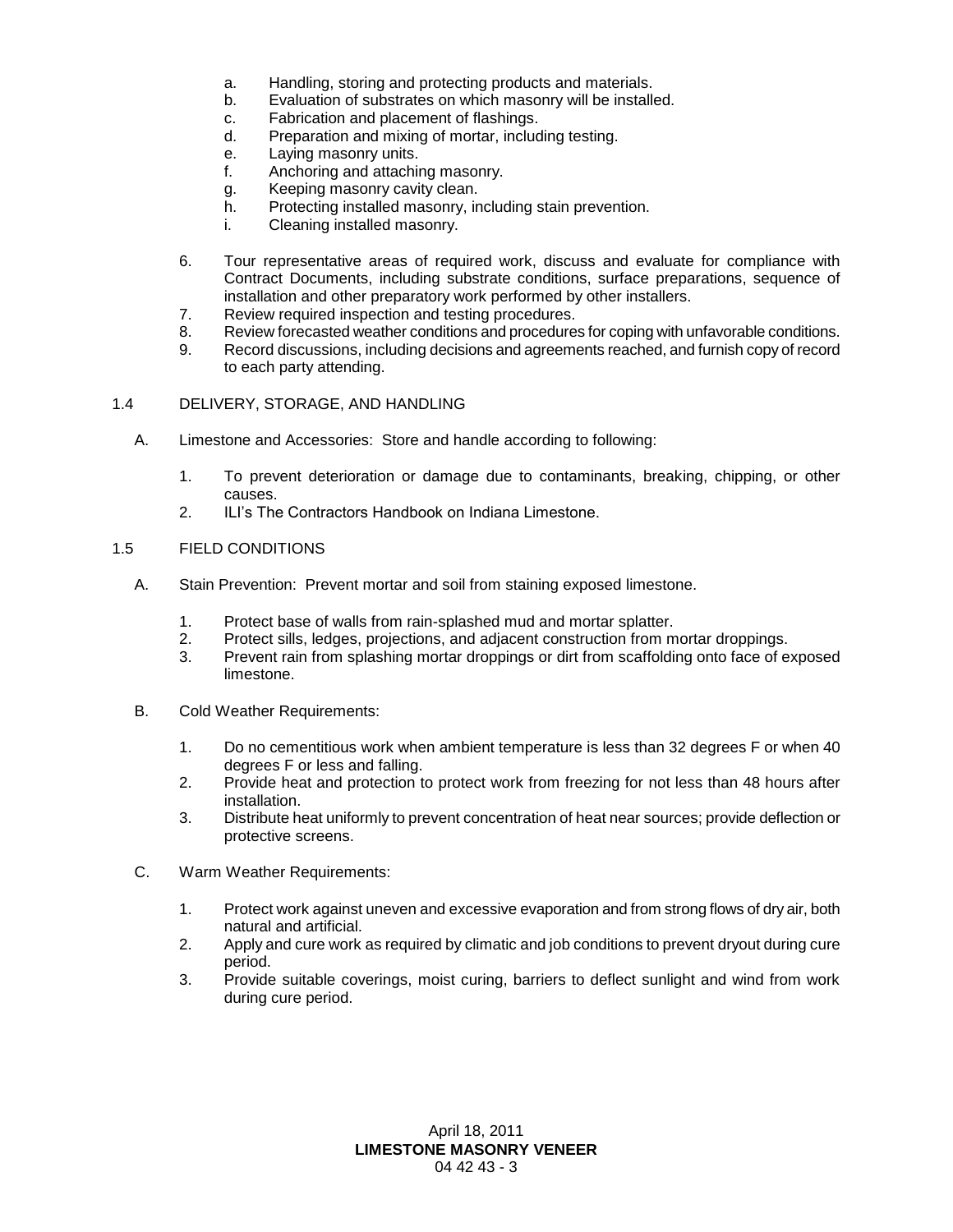## PART 2 - PRODUCTS

### 2.1 LIMESTONE

A. Material Quality Standard: ASTM C 568, Classification II or III.

# 2.2 LIMESTONE MASONRY VENEER

A. Basis of Design: Contract Documents are based on thin limestone units fabricated by Earthworks, Inc. to establish a standard of quality.

*(Specifier Note: RETAIN one of bracketed options in subparagraph below.)*

- 1. Selection: [Aux Vases][Cottonwood][Country Villa][Dove Gray][EW Gold][Fox Tail Blend] [Harvest Mix][Ozora Tumbled Rubble][Rustic Cleft][Weathered Fieldstone][Woods Blend].
- 2. Dimensions: [ insert for width, length, height, and depth as required ].

*(Specifier Note: RETAIN one of bracketed options in subparagraph below.)*

3. Finish: [Snapped][Tumbled][Rockfaced].

### 2.3 MORTAR MATERIALS

*(Specifier Note: RETAIN one of first three paragraphs below; portland cement-lime mortar is the traditional field mixed type; both masonry cement and mortar cement are pre-mixed portland cement and lime, however they may contain more entrained air than desired as well as other proprietary ingredients.)*

A. Portland Cement-Lime Mortar:

*(Specifier Note: RETAIN one of bracketed options in paragraph below.)*

- 1. Portland Cement: ASTM C 150, Type I; except Type III may be used for cold-weather construction; [gray][colored].
- 2. Hydrated Lime: ASTM C 207, Type S.
- B. Masonry Cement: ASTM C 91.
- C. Mortar Cement: ASTM C 1329.
- D. Color Pigments:
	- 1. Description: Natural and synthetic iron oxides and chromium oxides, compounded for use in mortar mixes; with record of satisfactory performance.
	- 2. Quantity Limitations: Pigments shall not exceed 10 percent of portland cement by weight for mineral oxides nor 2 percent for carbon black.
- E. Colored Portland Cement-Lime Mix:
	- 1. Description: Packaged blend made from portland cement and lime and color pigments complying with specified requirements, and containing no other ingredients. Formulate blend as required to produce color indicated or, if not indicated, as selected from manufacturer's standard colors.
	- 2. Quantity Limitations: Pigments shall not exceed 10 percent of portland cement by weight nor 2 percent for carbon black.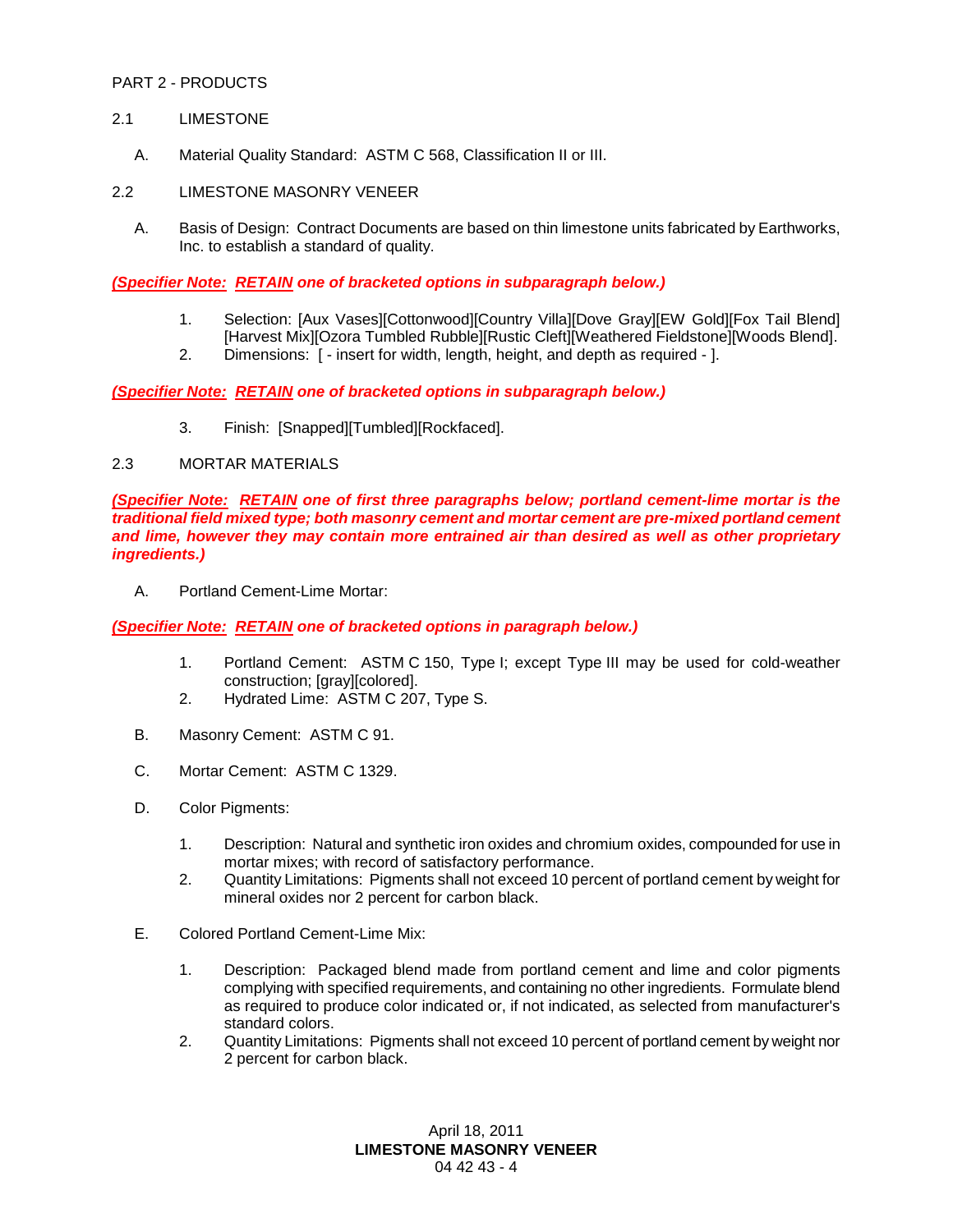- F. Aggregate for Standard Gray Mortar:
	- 1. Product Quality Standard: ASTM C 144.
	- 2. Mortar Exposed to View: Washed aggregate consisting of natural sand or crushed stone.<br>3. Joints Less Than 1/4 in (6 mm) Thick: 100 percent passing No. 16 sieve.
	- Joints Less Than 1/4 in (6 mm) Thick: 100 percent passing No. 16 sieve.
- G. Aggregate for Colored Mortar: Natural sand or ground marble, granite, or other sound stone, as required to match approved sample.
- H. Water: Potable.

## 2.4 REINFORCEMENT, VENEER ANCHORS AND TIES

- A. General Type: Two-piece assemblies that allow vertical adjustment but resist tension and compression forces perpendicular to plane of wall; suitable for attachment conditions indicated. Corrugated ties are not acceptable.
- B. Structural Performance Characteristics: Capable of withstanding a 100 pound load in both tension or compression without deforming, or developing play in excess of, 0.05 inch.
- C. Structural Anchors: Two-piece adjustable veneer anchoring system.
	- 1. Anchors: Zinc alloy barrel, flanged head, screw and eye, with drilling threads suitable for structural substrate.
	- 2. Ties: Hot-dip galvanized, carbon-steel wire, 3/16 inch pre-coated diameter, triangular shaped ties, size as required to provide maximum bond, not less than 2 inches.
- D. Materials for Veneer Wall Ties:
	- 1. Hot-Dip Galvanized Carbon-Steel Wire: ASTM A 82 with ASTM A 153 Class B-2 coating.
	- 2. Steel Sheet, Galvanized after Fabrication: ASTM A 1008 commercial sheet, hot-dip galvanized after fabrication to comply with ASTM A 153, Class B coating.
- E. Individual Veneer Wall Ties for Sheathed Steel Studs Walls:
	- 1. Anchor Plate: Minimum 0.0713 inch (14 gage) uncoated base metal thickness, with raised strap stamped vertically into center to provide a slot between strap and plate for interlocking wire tie, with one screw hole at top and one at bottom; with rubberized asphalt flexible flashing material either adhered to back of plate, or loose for separate mounting.
	- 2. Wire Tie: Minimum 3/16 inch diameter, bent into triangle shaped tie; length as required to extend at least halfway through limestone masonry veneer but with minimum 5/8 inch cover on outside face of masonry.
- F. Veneer Wall Ties for Concrete Masonry: As specified in Division 04 Section "Concrete Masonry Units".
- G. Drill Screws:
	- 1. Description: SAE J429, Grade 5 and ASTM A 449, self-drilling and self-tapping drill screws, and washers, with following minimum physical properties according to ASTM E 18:
		- a. Load Bearing Threads: Not less than HRC 28, nor more than HRC 34.
		- b. Drill Point and Lead Threads: Not less than HRC 52.
	- 2. Finish: Corrosion resistant coating with not less than 800 hours of salt-spray resistance according to ASTM B 117.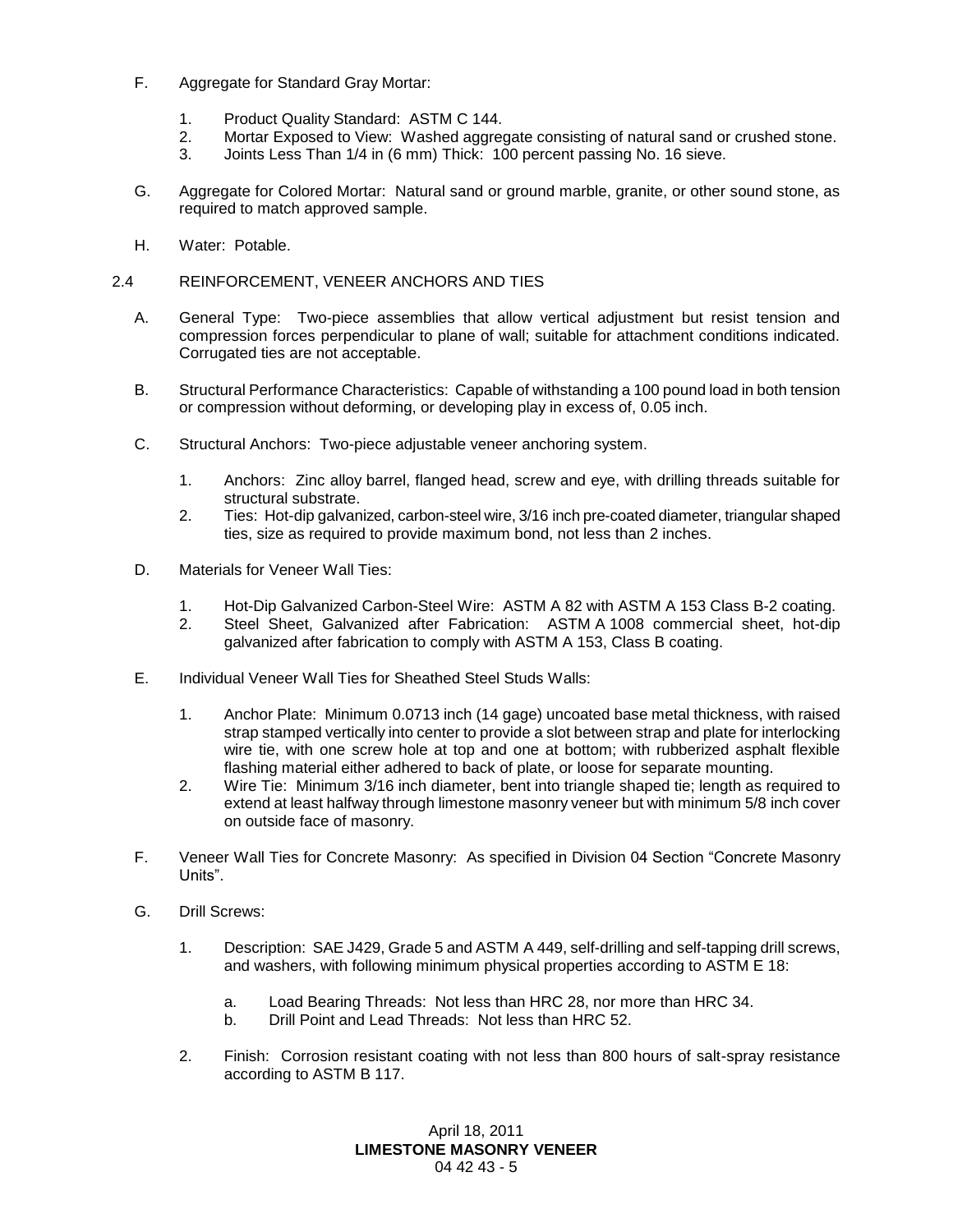## 2.5 EMBEDDED FLASHING MATERIALS

*(Specifier Note: There are several flashing materials and methods that are commonly used, therefore editing of this Article is required to compliment the flashing details indicated on the Drawings. This guide specification offers several types of embedded flashing.)*

*(Specifier Note – Flashing Type 1 – Field Assembled Metal-Membrane: This method utilizing a sheet metal, rubberized asphalt membranes, and termination bars. If this method is selected, RETAIN one of the first two paragraphs below for the sheet metal, the solder paragraph, and the rubberized asphalt membrane paragraph.)*

- A. Copper: One of following mill non-patinated:
	- 1. ASTM B 370, Temper H00, cold-rolled copper sheet, 16 ounces per square foot weight or 0.0216 inch thick, unless noted otherwise.
	- 2. ASTM B 370, Temper H01, high-yield copper sheet, 12 ounces per square foot weight or 0.0162 inch thick, unless noted otherwise.
- B. Stainless Steel: ASTM A 240 or ASTM A 666, Type 304, 2D annealed finish, not less than 0.0250 inch (24 gage) thick, unless noted otherwise.

*(Specifier Note: RETAIN one of bracketed options in paragraph below; Sn50 is for copper and Sn60 is for stainless steel.)*

- C. Solder: ASTM B 32, [Grade Sn50, 50 percent tin and 50 percent lead.][Grade Sn60, acid flux recommended by sheet manufacturer.].
- D. Rubberized Asphalt Membranes: Not less than 40 mils thick, cold applied, self-adhering sheet consisting of cross-laminated polyethylene film laminated to rubberized asphalt adhesive, with release-paper backing.

*(Specifier Note – Flashing Type 2 – Pre-Manufactured Metal-Membrane: This method is similar to Type 1, however, the various materials are pre-manufactured and ready to set in place without the need to assemble the various components. If this method is selected, RETAIN paragraphs below.)*

- E. Pre-Manufactured Metal-Membrane System:
	- 1. Description: Pre-assembled and pre-cut flashing unit composed of following components in single unit:
		- a. Stainless Steel Drip Edge:
			- 1) Material Quality Standard: ASTM A 240 or A 666, Type 304, 2D annealed finish.
			- 2) Description: 3 inch wide by length of unit of not less than 0.0140 inches (28 gage) thick metal with hemmed drip edge bent down to 30 degree angle.
		- b. Flexible Flashing Material: Minimum 40 mils thick polymeric membrane, reinforced with synthetic fibers, ultraviolet degradation resistant, incorporating DuPont's Elvaloy© KEE, keytone ethylene ester, polymer.
		- c. Weep Material: 3/16 inch thick woven mesh composed of recycled polyester adhered to flexible flashing molded and shaped in open weave configuration to maintain drainage at weeps without being clogged by mortar droppings, size as required to extend across entire width of cavity.
		- d. Termination Bar: High strength plastic strip with holes for attaching to substrate at 6 inches on center, pre-attached to flexible flashing membrane.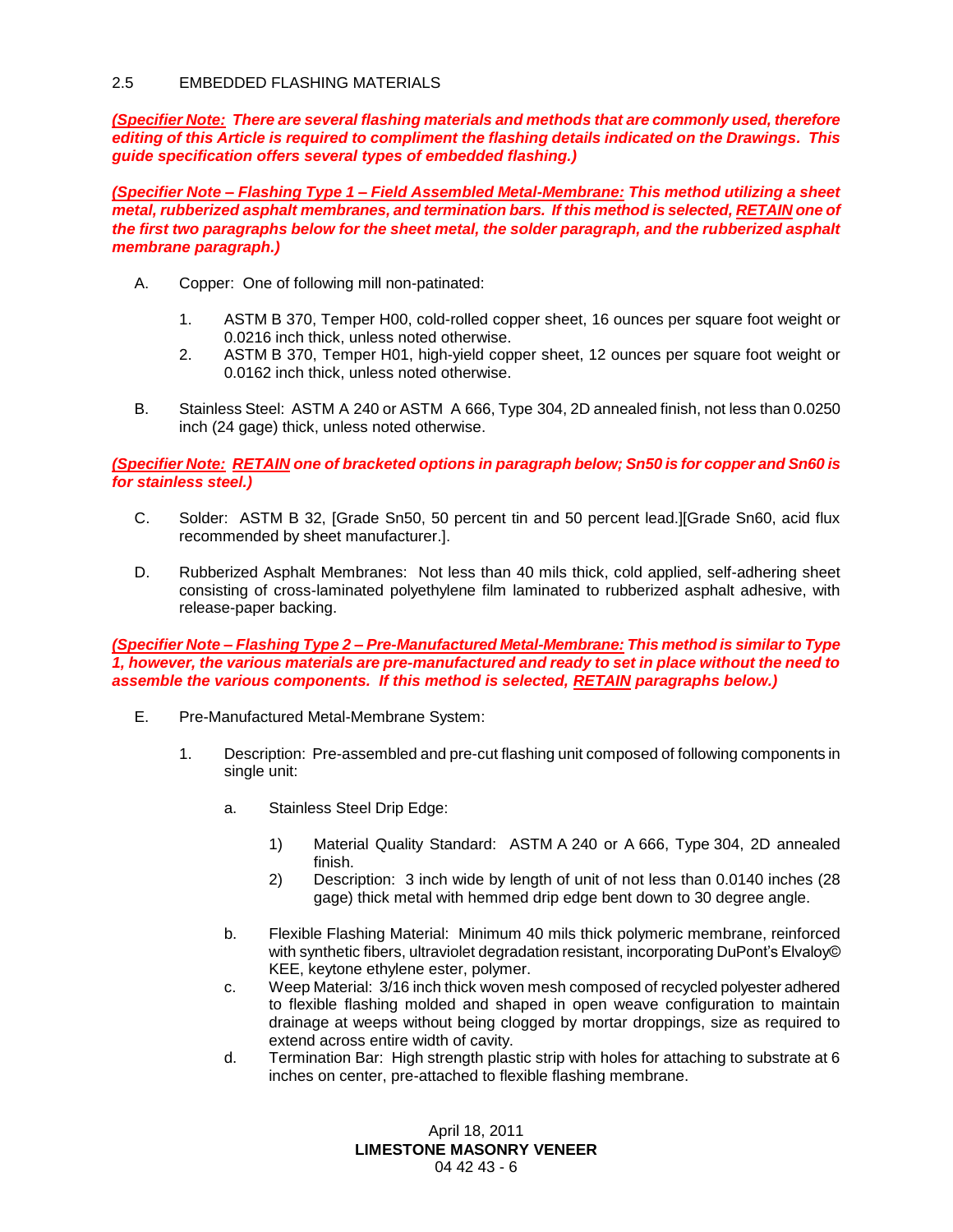- 2. Dimensions:
	- a. Width: 5-1/2 inches.

*(Specifier Note: RETAIN one of bracketed options in subparagraph below.)*

- b. Height: [12] [15] [18] [24] inches.
- 3. Joinery Shapes: Pre-formed of same material as flexible flashing membrane of configuration indicated, specified, or required for application.
- 4. Basis of Design: Contract Documents are based on products specified to establish a standard of quality.
	- a. Manufacturer: MortarNet USA Ltd.
	- b. Product: TotalFlash<sup>™</sup>.

*(Specifier Note – Flashing Type 3 – Single Flexible Sheets: This method utilizing a single sheet of flexible material. If this method is selected, RETAIN any one of the paragraphs below. None of these materials can be exposed to the exterior and should only be specified for details that will fully enclose the flashing.)*

- F. Copper Laminated Sheets: Not less than 5 ounces per square foot copper sheet bonded between 2 layers of glass-fiber cloth.
- G. Asphalt Coated Copper Sheets: Not less than 5 ounces per square foot copper sheet coated with flexible asphalt.
- H. EPDM Sheets: ASTM D 4637, ethylene-propylene-diene terpolymer sheet, not less than 0.040 inch thick.

# 2.6 ACCESSORIES

*(Specifier Note: RETAIN one of bracketed options in subparagraph below; may need to coordinate with structural engineer.)*

A. Steel [Shelf Angles][Loose Lintels]: Steel angles and shapes as specified in Division 05 Section "Metal Fabrications".

*(Specifier Note: If Flashing Type 1 is selected, DELETE weeps, cavity drainage material, and termination bars in three paragraphs below.)*

- B. Weeps: One of following in color selected from manufacturer's standard colors available:
	- 1. Plastic: One-piece, flexible extrusion made from ultraviolet light resistant polypropylene copolymer, consisting of honeycomb matrix of multiple cells, designed to fill head joint with outside face held back 1/8 inch from exterior face of masonry.
	- 2. Mesh: Compressed, 200 denier polyester with 90 percent open mesh and bonded with flame retardant adhesive.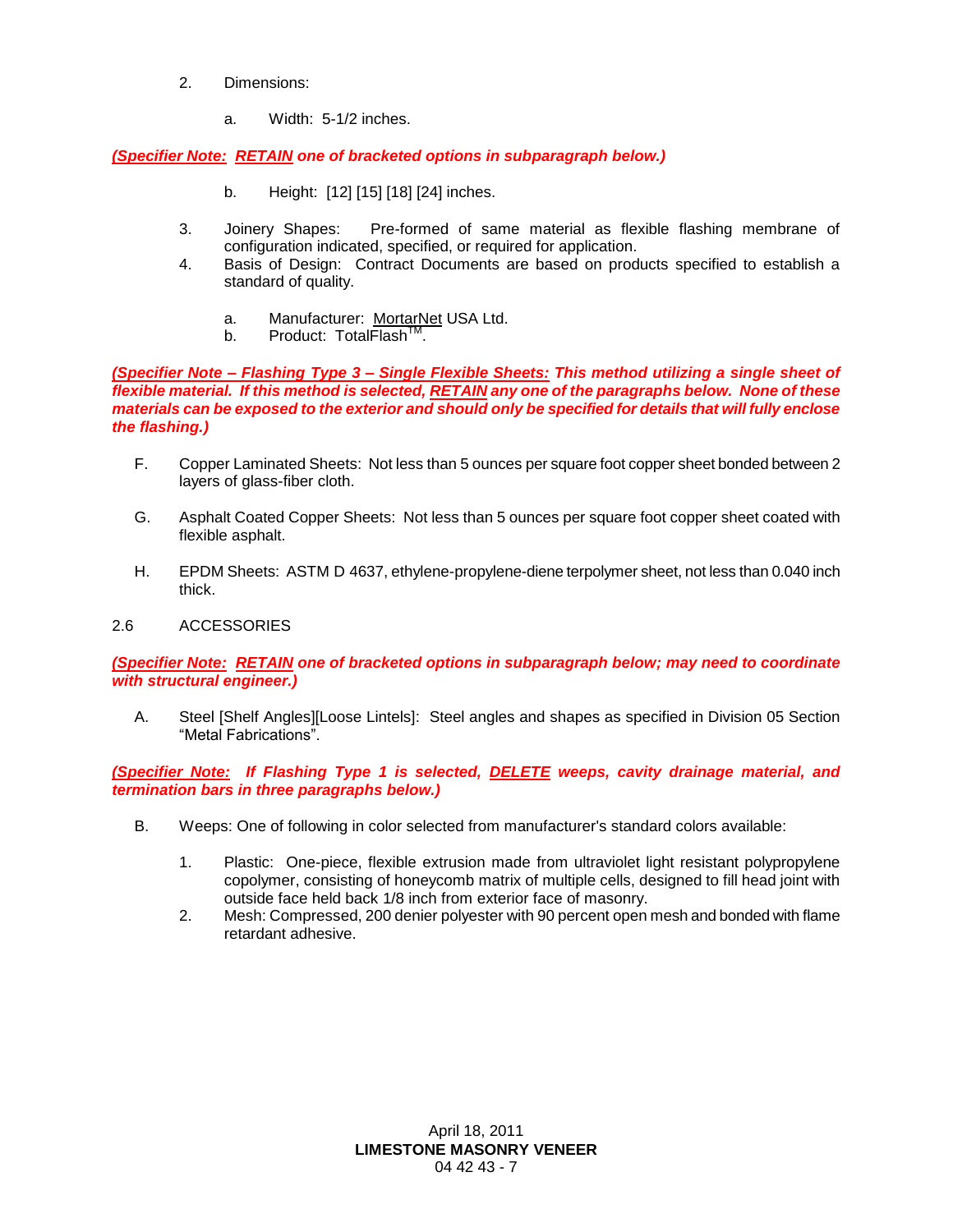- C. Cavity Drainage Material: Composed of either reticulated, nonabsorbent mesh made from polyethylene strands, or, polymer core geomatrix composed of woven nylon strands, molded and shaped in open weave configuration to maintain drainage at weeps without being clogged by mortar droppings, size as required to extend across entire width of cavity.
- D. Termination Bars: ASTM A 666, Type 304, continuous stainless steel bar, 1/8 inch thick by 1 inch wide with 1/4 inch diameter holes spaced at 16 inches on centers; stainless steel fasteners.
- E. Sealant for Sheet Metal Flashing: ASTM C 920, chemically curing silicone sealant; of type, grade, class, and use classifications required to seal joints in sheet metal flashing and trim and remain watertight.
- F. Bond Breaker Strips: ASTM D 226, Type I, asphalt-saturated organic roofing felt (No. 15 asphalt felt).

# 2.7 METAL FLASHING FABRICATION

- A. Field Measurements: Where metal flashing is to fit, cope, or be tailored to other construction, check actual dimensions of other construction by accurate field measurements before fabrication of metal flashing.
- B. Fabrication Procedures: Fabricate continuous flashings in sections 96 inches long minimum, but not exceeding 12 feet. Provide splice plates at joints of formed, smooth metal flashing.
	- 1. Shop form flashing on a bending brake in lengths practical for application.
	- 2. Shape, trim and hand seam on bench as far as practical with proper tools.<br>3. Form exposed metal work without excessive oil canning, buckling, and tool n
	- 3. Form exposed metal work without excessive oil canning, buckling, and tool marks and that is true to line and levels indicated.
	- 4. Make angle bends and folds for interlocking metal with full regard for expansion and contraction to avoid buckling or fullness in metal after installation.
	- 5. Form materials to shape indicated with straight lines, sharp angles and smooth curves.
	- 6. Fold and hem exposed edges of flashings.
- C. Flashing Joinery: Fabricate interior and exterior corners, intersections, and complex flashing conditions in shop, rather than in field, with properly folded, constructed and continuous soldered joints. Field fabricated units are not permitted and will not be allowed.

### 2.8 MORTAR MIXES

- A. General: Mix cementitious materials in a mechanical batch mixer with a sufficient amount of water to produce a workable consistency for minimum 3 minutes to 5 minutes; do not hand mix.
	- 1. Admixture Limitation: Do not use admixtures including air-entraining agents, accelerators, retarders, water repellent agents, antifreeze compounds, calcium chloride or other admixtures.
	- 2. Cementitious Limitation: Limit cementitious materials in mortar to portland cement and lime.
	- 3. Ingredient Measurement: Measure in a one cubic foot batching box before mixing for component materials not preblended, prepackaged or containerized.
	- 4. Aggregate Moisture Content: Monitor moisture content of aggregates and exercise caution when mixing to avoid over or understanding of mortar.
- B. Preblended, Dry Mortar Mix: Furnish dry mortar ingredients in form of a preblended mix. Measure quantities by weight to ensure accurate proportions, and thoroughly blend ingredients before delivering to Project.
- C. Mortar Mix: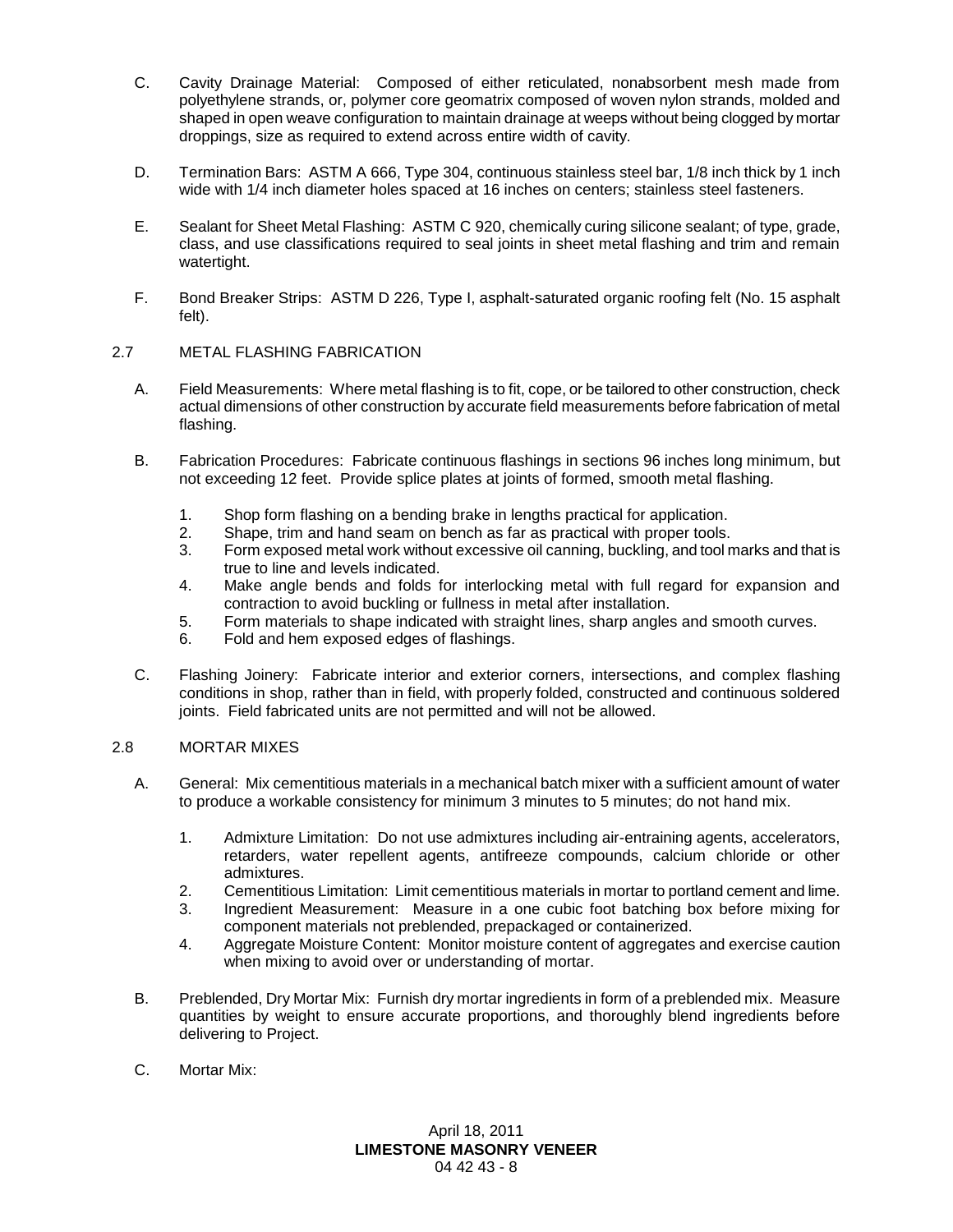- 1. Mix Quality Standard: ASTM C 270, Proportion Specification for portland cement-lime mortars, Type N.
- 2. Pigmented Mortar: Select and proportion pigments with other ingredients to produce color required; limit mineral oxide pigments to maximum 10 percent of cement content by weight, and maximum 2 percent for carbon black pigment.
- 3. Colored Aggregate Mortar: Produce mortar of color required by use of colored aggregates in combination with selected cementitious materials.
- 4. Mortar Colors: As selected from manufacturer's standard colors available.

# PART 3 - EXECUTION

#### 3.1 EXAMINATION

- A. Acceptance of Surfaces and Conditions:
	- 1. Examine substrates for compliance with requirements, installation tolerances and other conditions affecting performance.
	- 2. Proceed only when unsatisfactory conditions have been corrected in a manner complying with Contract Documents.
	- 3. Starting work within a particular area will be construed as acceptance.

### 3.2 PREPARATION

- A. Substrate Cleaning: Remove defects or deficiencies that would result in poor or potentially defective installation of limestone masonry, or, that would cause latent defects in work.
- B. Limestone Cleaning: Clean dirty or stained limestone surfaces by removing soil, stains, and foreign materials before setting.

#### 3.3 SETTING LIMESTONE

- A. Installation Quality Standards: In addition to standards specified elsewhere, perform work according to following, unless otherwise specified:
	- 1. ILI Indiana Limestone Handbook.
	- 2. Delegated engineering.
	- 3. Approved submittals.
- B. Lay Out and Bond Patterns:
	- 1. Lay out walls in advance for accurate patterns, mortar joints, locations of openings, movement-type joints, returns, and offsets.
	- 2. Avoid using limestone units of less than half-size units at corners, jambs, and where possible at other locations.
	- 3. Bond and interlock corners of each course.

### *(Specifier Note: RETAIN one of subparagraph below, RETAIN appropriate bracketed options, or EDIT one to fit project; show details of pattern and mortar joints on Drawings because terminology may not be clear.)*

- 4. Arrange limestone in range ashlar pattern with course heights as indicated, [uniform] [random] lengths, and uniform joint widths, with offset between vertical joints as indicated.
- 5. Arrange limestone in broken-range ashlar pattern with uniform course heights, random lengths, and uniform joint widths.
- 6. Arrange limestone in three-course, random-range ashlar pattern with random course heights, random lengths (interrupted coursed), and uniform joint widths.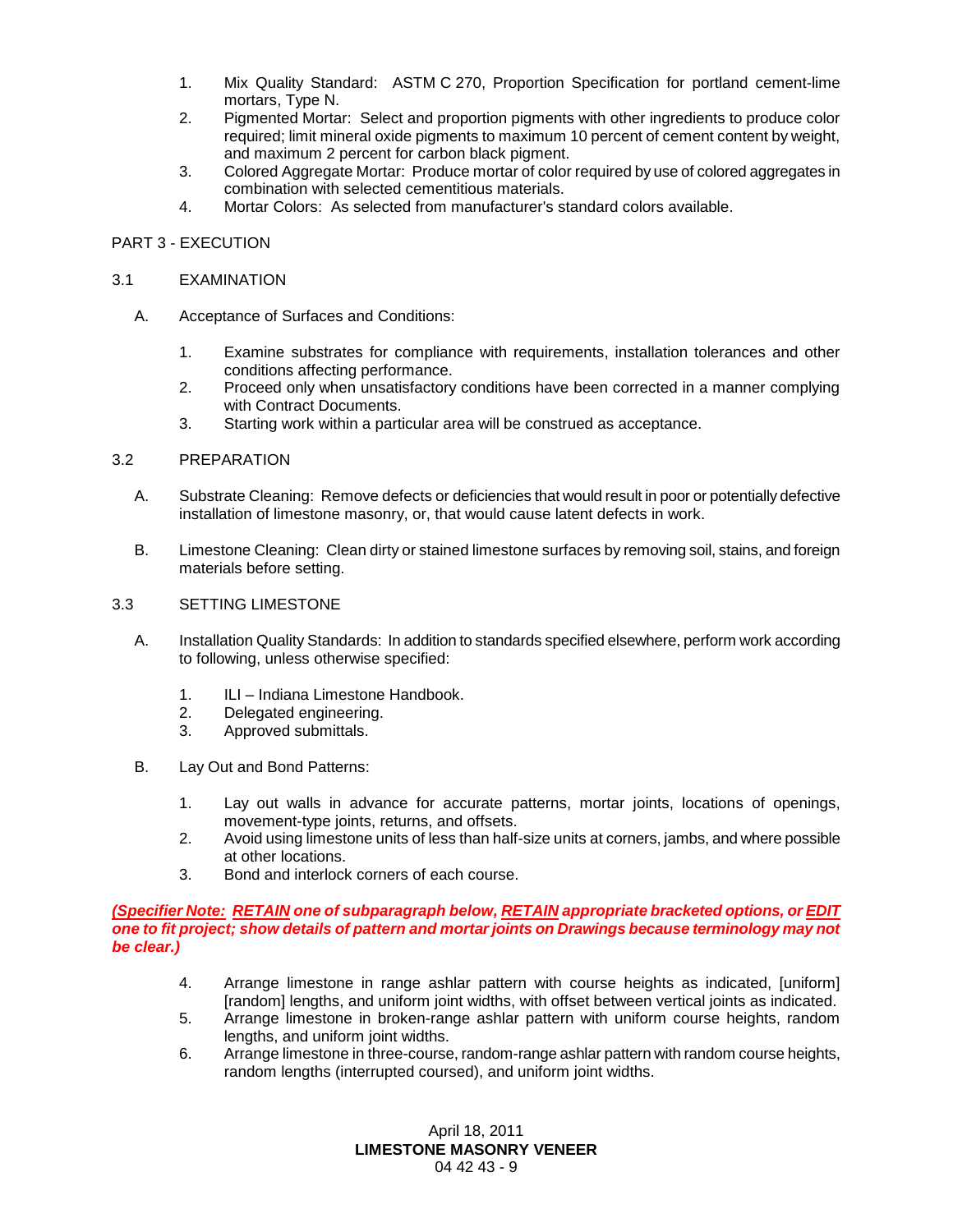- 7. Arrange limestone in [coursed] [uncoursed] rubble pattern with joint widths within tolerances indicated. [Insert small limestone pieces into spaces between larger limestone units as needed to produce joints as uniform in width as practical.]
- 8. Arrange limestone in polygonal (mosaic) pattern with uniform joint widths.
- 9. Arrange limestone with color and size variations uniformly dispersed for an evenly blended appearance.
- C. Openings: Leave for equipment to be installed before completion of masonry; after installation of equipment, complete masonry to match adjacent construction.
- D. Cutting and Trimming:
	- 1. Saw-Cut Surfaces: Use power saws to cut limestone that is fabricated with saw-cut surfaces. Cut lines straight and true, with edges eased slightly to prevent snipping.
	- 2. Rough Surfaces: Use hammer and chisel to shape limestone.
- E. Sorting and Blending:
	- 1. Sort and remove limestone that does not comply with requirements relating to aesthetic effects, physical properties, fabrication, or that is otherwise unsuitable for intended use.
	- 2. Mix units to produce uniform blend of colors and textures; if color blending is a critical aspect of work, manufacturer shall provide instructions for blending.
- F. Mortar Workability:
	- 1. Maintain by remixing or retempering,
	- 2. Do not retemper mortar with added color pigments.
	- 3. Discard mortar that has begun to stiffen or is not used within 2.5 hours after initial mixing.
- G. Steel Loose Lintels: Set where indicated or required with not less than 8 inches of bearing at each jamb, unless otherwise indicated.
- H. Masonry Lintels: Construct in place using formwork and shoring of sufficient strength to support work, until strength has been achieved and assembly is cured.
- I. Stopping and Resuming Work:
	- 1. In each course, rack back as required to fit coursing; do not tooth.
	- 2. When resuming work, clean masonry surfaces that are to receive mortar, remove loose masonry units and mortar.
- J. Setting:
	- 1. Set limestone in full bed of mortar with full head joints unless otherwise indicated.
	- 2. Install supports, fasteners, and other attachments indicated or necessary to secure limestone masonry veneer in place.
	- 3. Set limestone accurately in locations indicated with edges and faces aligned according to established relationships and indicated tolerances.
- K. Joint Tooling:
	- 1. Finish joints that will remain exposed with a tool.
	- 2. Tool joints after mortar has taken its initial set and in such a manner as to squeeze mortar back into joint.
	- 3. Tool vertical joint first.
- L. Cavity: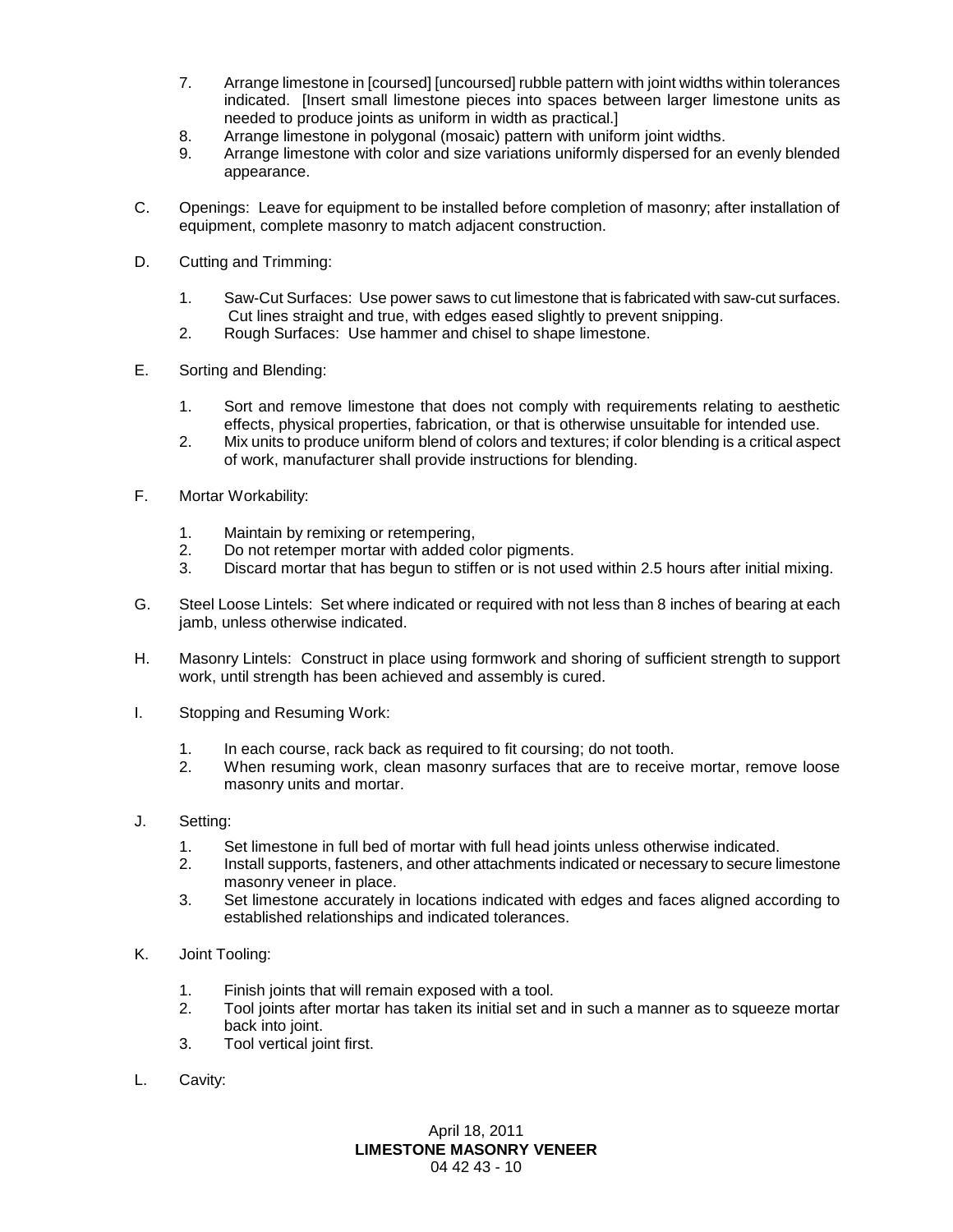# *(Specifier Note: RETAIN one of bracketed options in paragraph below.)*

- 1. Provide cavity [not less than 1 inch wide][not less than 2 inches wide][of dimension shown] between back of limestone masonry veneer and backup construction.
- 2. Install cavity drainage material at base of cavity to protect bottom of cavity from mortar droppings that would prevent weeps from draining infiltrated water.
- 3. Keep cavity clean of mortar droppings and other materials.
- M. Weeps: Install weeps at not less than 24 inches on centers in head joints of first course of limestone masonry veneer immediately above embedded flashings.

## 3.4 ANCHORING

- A. Structural Anchors to Building Structure: Anchor masonry to structural members where masonry abuts or faces structural members to comply with following, with anchors embedded in masonry joints and attached to structure:
	- 1. Unless otherwise indicated, provide an open space not less than 1 inch in width between back of limestone masonry veneer and structural member. Keep open space free of mortar or other rigid materials.
	- 2. Locate anchors vertically and horizontally as required for coursing with one anchor for every 2 square feet of masonry; stagger alternating anchors in each row.
- B. Anchoring to Sheathed Steel Studs:
	- 1. Anchor with veneer wall ties.
	- 2. Locate anchor plate portion of tie to allow maximum vertical differential movement of tie up and down.
	- 3. Space anchors at 16 inches on center vertically and 16 inches on center horizontally as required for coursing.
	- 4. Install additional anchors within 12 inches of openings and at maximum 8 inches on center around perimeter.
	- 5. Attach each anchor through sheathing to steel studs with 2 metal fasteners each.
	- 6. Embed wall tie, in proper orientation, at least halfway through limestone masonry veneer but with not less than 5/8 inch cover on outside face of masonry.
- C. Anchoring to Concrete Masonry:
	- 1. Connect veneer wall ties to masonry joint reinforcement projecting from concrete masonry.
	- 2. Embed wall tie, in proper orientation, at least halfway through limestone masonry veneer but with not less than 5/8 inch cover on outside face of masonry.

### 3.5 EMBEDDED FLASHINGS

- A. General: Drawings may not necessarily indicate or describe full extent of work required for embedded flashing.
- B. Scheduled Locations: In addition to conditions shown on Drawings, install embedded flashings within masonry cavity at following locations to direct downward flow of infiltrated water within cavity to exterior:
	- 1. Shelf angles with end dams at through-wall openings; and with lap joints.
	- 2. Lintels without end dams or laps.
	- 3. Jambs at through-wall openings, full height from sill to head.
	- 4. Other obstructions.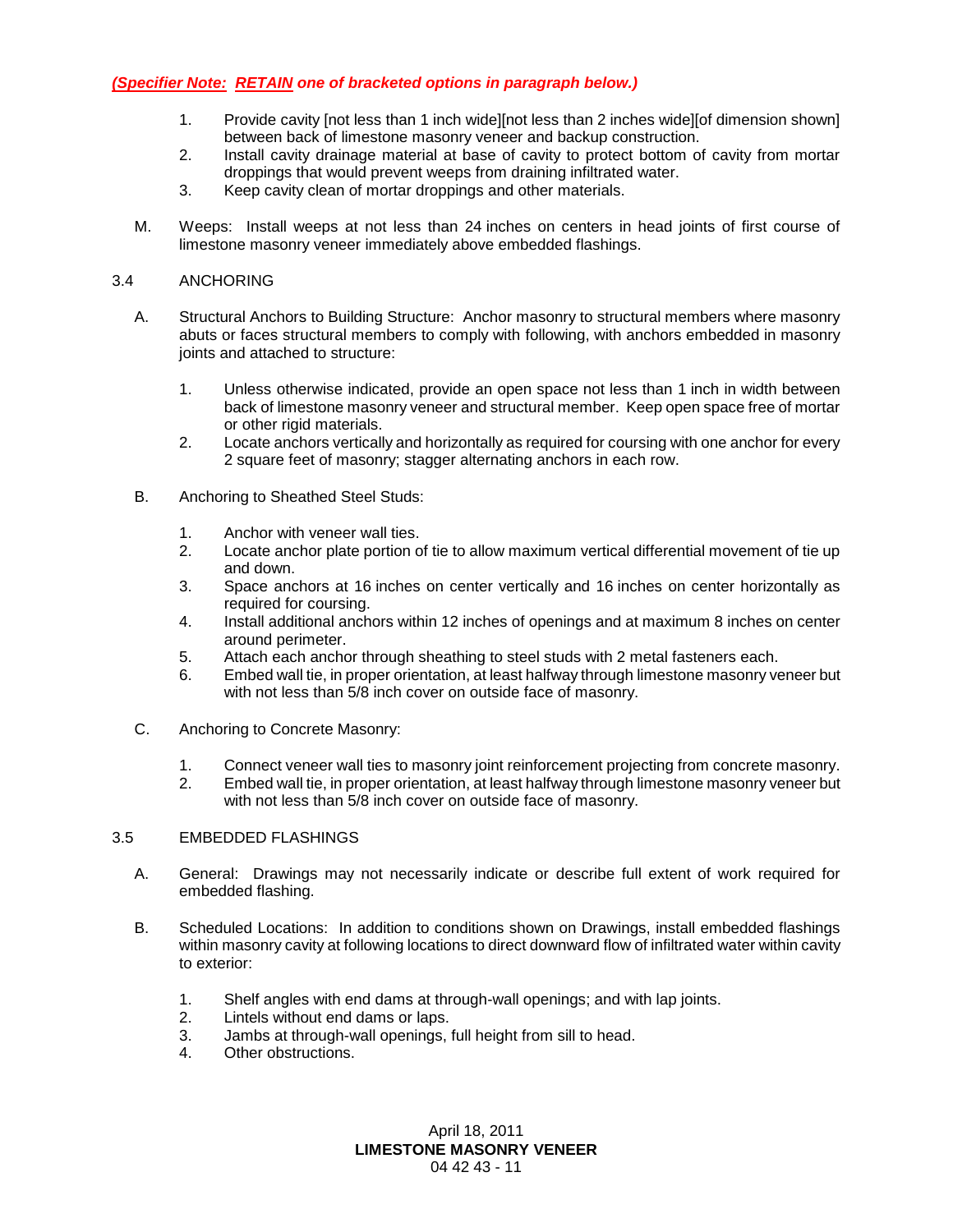C. Preparation: Substrate surfaces shall be smooth and free from projections that could puncture flashing.

*(Specifier Note: As indicated above, there are several flashing materials and methods that are commonly used, therefore editing of this Article is required to compliment the flashing details indicated on the Drawings. This guide specification offers several types of embedded flashing.)*

*(Specifier Note – Flashing Type 1 – Field Assembled Metal-Membrane: If this method is selected, RETAIN paragraph below.)*

- D. Flashing Installation:
	- 1. Install 4 inch wide sheet metal with outside hemmed drip edge true to line and levels indicated; minimize quantity of lap joints by using longest units possible. At lap joints, form neat and aligned joints by interlocking splice plate within hemmed edge of sheet metal flashing profile; apply sealant and rubberized asphalt flashing as indicated to create waterresistant joint.
	- 2. Apply rubberized asphalt membrane beginning 1 inch from outside edge of sheet metal and extend up wall of backup construction not less than 12 inches.
	- 3. Attach termination bar with screws and seal top with continuous sealant.
	- 4. At continuous shelf angles, terminate horizontal flashings at through-wall openings with properly folded and constructed sheet metal end dams with a depth of not less than 1 brick course, with continuous soldered joints.
	- 5. At lintels, terminate horizontal flashings at end of lintel with properly folded and constructed sheet metal end dams with a depth of not less than 1 brick course, with continuous soldered joints.

*(Specifier Note – Flashing Type 2 – Pre-Manufactured Metal-Membrane: If this method is selected, RETAIN paragraph below.)*

- E. Flashing Installation:
	- 1. Set pre-manufactured units in proper alignment with outside hemmed sheet metal drip edge true to line and levels indicated.
	- 2. Lap pre-manufactured units and seal with sealant.
	- 3. Apply adhesives as indicated by manufacturer's instructions.
	- 4. Form inside and outside corners according to conditions and lap with pre-manufactured units.

# *(Specifier Note – Flashing Type 3 – Single Flexible Sheets: If this method is selected, RETAIN paragraph below.)*

F. Flashing Installation: Set sheets in proper alignment with formed end dams, laps, and attachments to back construction indicated by manufacturer's instructions

### 3.6 MASONRY EXPANSION JOINTS

- A. General: Install masonry expansion joints materials as work progresses. Do not allow materials to span masonry expansion joints without provision to allow for in-plane wall or partition movement. Maintain joints free and clear of mortar.
- B. Vertical Joints:
	- 1. Locate where indicated but not to exceed 26 feet on center, and within 10 feet, 4 feet preferred, of each side of outside corner. Keep vertical joints straight, true and continuous from top to bottom of masonry.
	- 2. Form open joint of width indicated for installation of sealant and backer rod specified in Division 07 Section "Joint Sealants".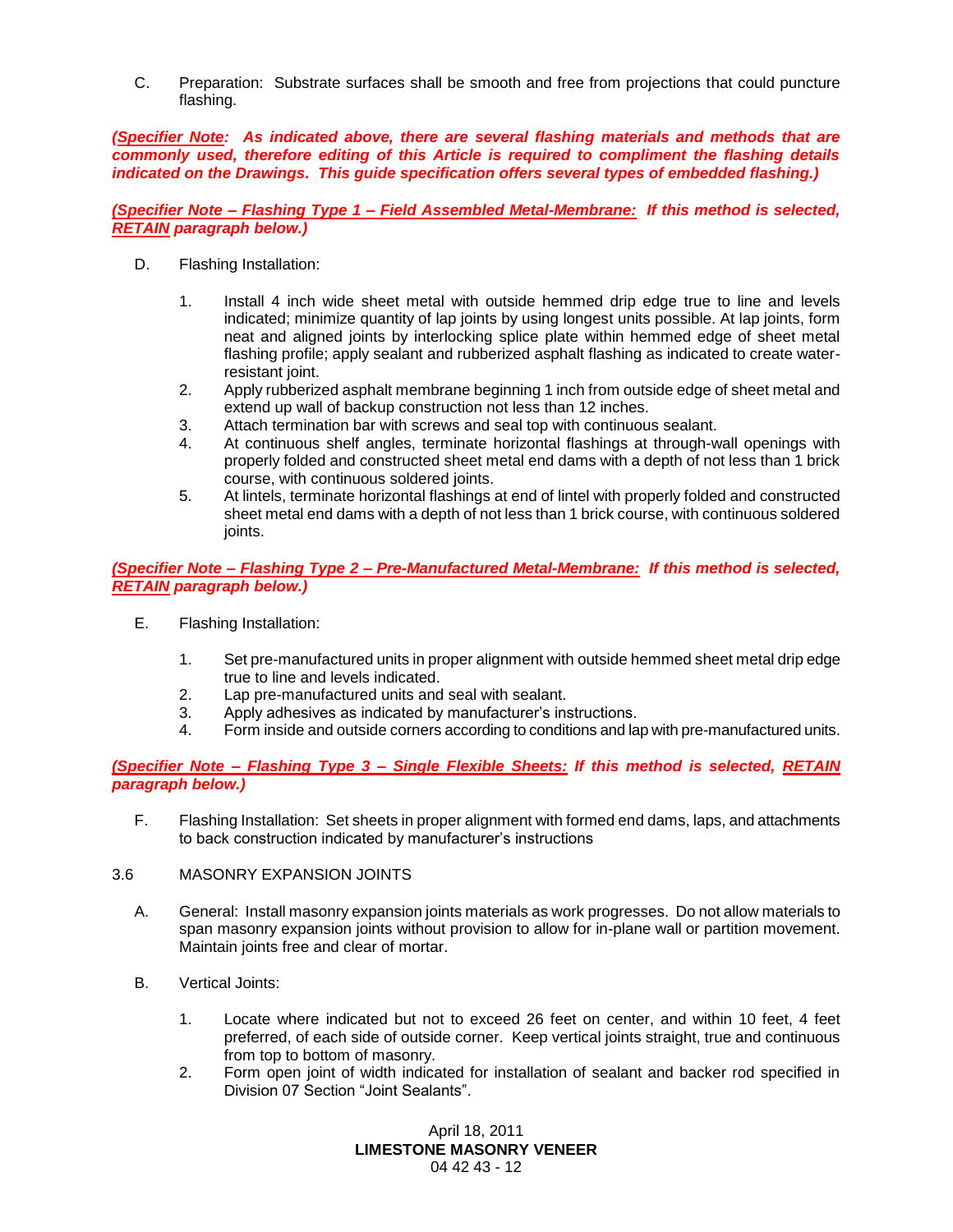### C. Horizontal Joints:

- 1. Build in horizontal pressure-relieving joints where indicated; construct of width required for installation of sealant and backer rod specified in Division 07 Section "Joint Sealants".
- 2. Locate not less than 1/2 inch wide horizontal pressure-relieving joints beneath shelf angles supporting limestone masonry veneer and attached to structure behind limestone masonry.

## 3.7 FIELD QUALITY CONTROL

- A. Testing and Inspection of In-Progress Work: Owner will employ and pay a qualified independent testing agency to perform following testing of in-progress work. Retesting of materials failing to meet specified requirements shall be at Contractor's expense.
	- 1. Testing: Testing agency will test and evaluate work during construction.
	- 2. Mortar Tests: Verify mortar composition with specified requirements according to ASTM C 780, Annex A4; made at following times during work:
		- a. First day.
		- b. 5 percent.
		- c. 15 percent.
		- d. 30 percent.
		- e. 60 percent.
	- 3. Inspections: Testing agency will visit project site periodically at random, but not less than once during each week of masonry work, to inspect progress and to ascertain if work complies with Contract Documents. Allow inspectors access to scaffolding and work areas, as needed to perform inspections. Inspections will include verification that:
		- a. Materials are properly stored.
		- b. Installation is within specified construction tolerances.
		- c. Proper mortar ingredients and mixing techniques are being used.
		- d. Mortar time on board is within specified limits.
		- e. Bed and head joints are being properly made.
		- f. Masonry cavity is being kept clean.
		- g. Ties and anchorages are as specified.
		- h. Joints are being properly tooled.
		- i. Flashing assembly is being properly fabricated and installed.
		- j. Weeps and vents are being installed and are functional.
		- k. Masonry expansion joints are being installed as indicated, or, as specified.
	- 4. Evaluation of Quality Control Tests: Replace work in areas where test results fail to comply with requirements indicated.

### 3.8 ADJUSTING

- A. Damage Repair:
	- 1. If acceptable to Architect, repair damage according to ILI's Repairing Damage to Indiana Limestone.
	- 2. If damaged cannot be repaired, remove and replace limestone units that are loose, chipped, broken, stained, or otherwise damaged or that do not match adjoining units. Install new units to match adjoining units and install fresh mortar, pointed to eliminate evidence of replacement.

### 3.9 CLEANING

A. Final Cleaning: Clean installed work according to following: